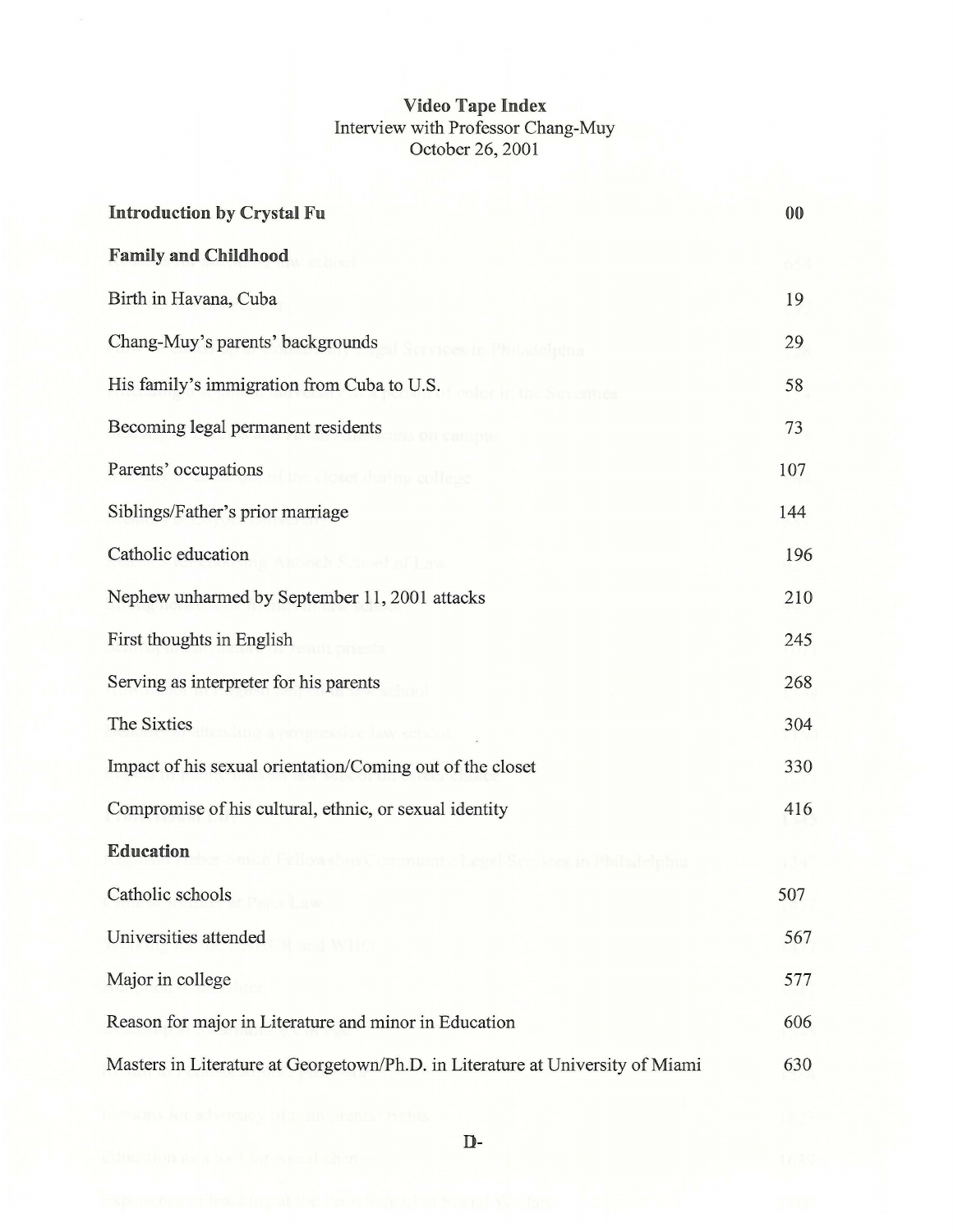| Reasons for attending law school                                         | 654  |
|--------------------------------------------------------------------------|------|
| How he met his Partner                                                   | 695  |
| How he ended up at Community Legal Services in Philadelphia              | 728  |
| Attending a southern university as a person of color in the Seventies    | 754  |
| Scarcity of Latinos and Asian Americans on campus                        | 845  |
| Inability to come out of the closet during college                       | 864  |
| Mentors at Loyola University                                             | 887  |
| Reasons for choosing Antioch School of Law                               | 925  |
| Strong network of friends in law school                                  | 997  |
| Schizophrenic nature of Jesuit priests                                   | 1071 |
| How major in English helped in law school                                | 1134 |
| Benefits of attending a progressive law school                           | 1160 |
| Impact of public interest law school on career choice                    | 1217 |
| <b>Professional Life</b>                                                 | 1345 |
| Reginald Heber Smith Fellowship/Community Legal Services in Philadelphia | 1347 |
| Clinical lecturer at Penn Law                                            | 1457 |
| Working for the UNHCR and WHO                                            | 1477 |
| Adoption of daughter                                                     | 1517 |
| Deanship at Swarthmore College                                           | 1545 |
| Return to Penn as adjunct professor                                      | 1584 |
| Reasons for advocacy of immigrants' rights                               | 1623 |
| Education as a tool for social change                                    | 1639 |
| Experience of teaching at the Penn School of Social Welfare              | 1760 |